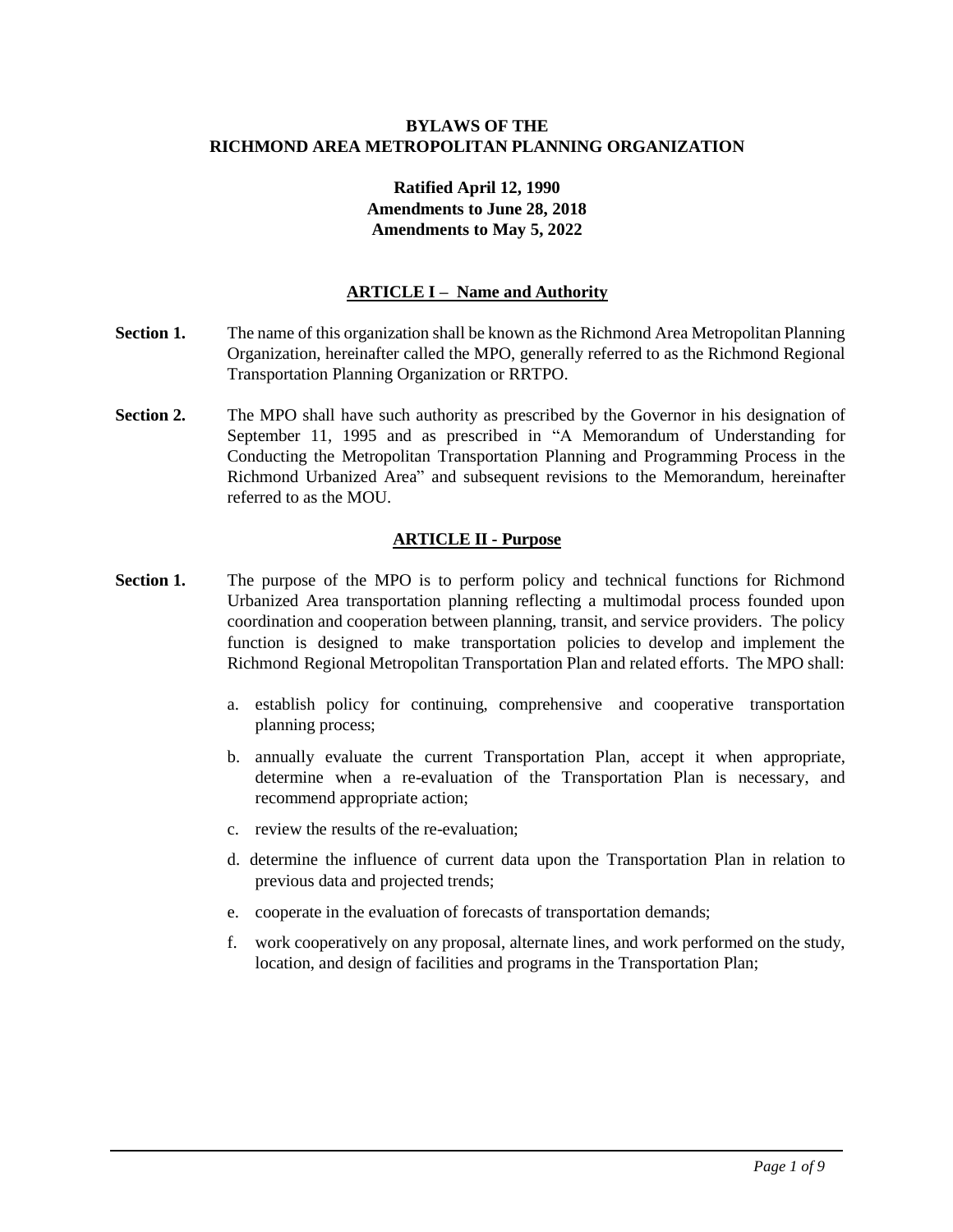- g. assign special or standing committees, or ad hoc working groups to specific assignments;
- h. establish priorities for consideration in the development of the areawide Unified Planning Work Program, and to approve the areawide Unified Planning Work Program;
- i. approve programs of planning projects and programs of capital expenditures and construction projects, including the annual Transportation Improvement Program, its Annual Element, the Short Range Transportation Plan, the Unified Planning Work Program; and
- j. perform and approve other plans and programs as may be required by state and federal regulations, and Executive orders and directives.

The technical function of the MPO is designed to establish, monitor and review the results of the technical process for urban transportation planning in the Richmond Urbanized Area. The MPO shall:

- a. establish the technical details of the continuing process through the MOU and passthrough agreements;
- b. establish detailed work activities through the Unified Planning Work Program process that fulfilled these agreements;
- c. review and certify the satisfactory completion of these activities; and
- d. in general, prepare the technical recommendations that the MPO needs to perform its policy functions in either ad hoc working groups, special or standing committees, or at MPO meetings.

#### **ARTICLE III – Membership**

#### **Section 1. Membership**

The MPO policy board shall be composed of elected members of the governing bodies of member local governments, officials of public agencies that administer or operate major modes of transportation in the metropolitan planning area, providers of public transportation and appropriate state transportation officials representing the voting member organizations. The membership includes both voting and nonvoting members.

Each member organization may designate one or more alternate member(s), hereinafter referred to as alternate(s), to serve in place of an absent member of that member organization. The maximum number of alternates permitted for each member organization is equal to the number of regular members of that organization. All alternates shall be vested with the same powers and responsibilities as the regular member they are replacing.

#### **Section 2. Voting Membership**

The MPO policy board voting membership shall be composed of the following member organizations with total votes listed for each in the table below.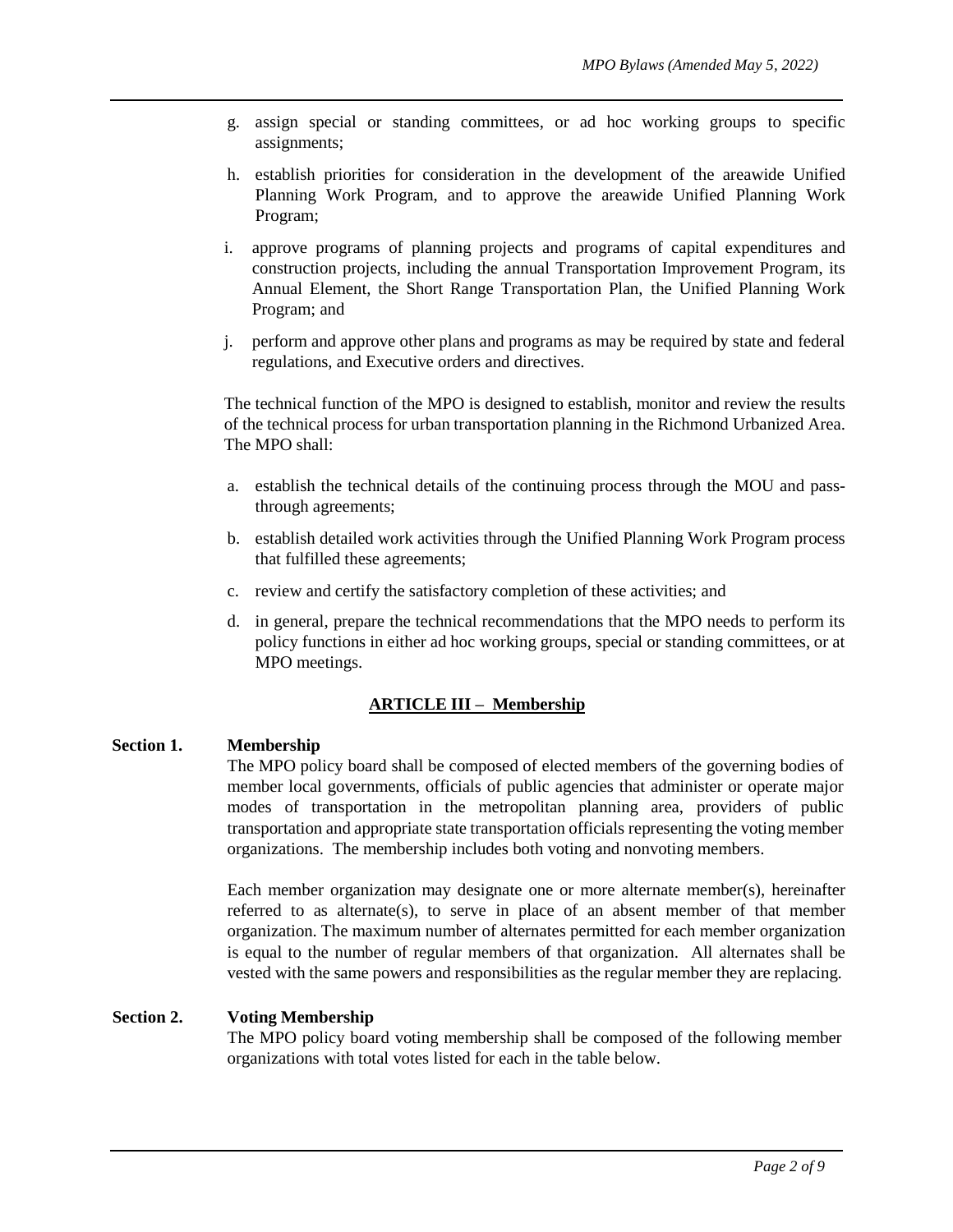| <b>MEMBER</b>                                                    | <b>VOTES</b> |
|------------------------------------------------------------------|--------------|
| <b>Chesterfield County</b>                                       |              |
| Henrico County                                                   |              |
| City of Richmond                                                 |              |
| <b>Hanover County</b>                                            |              |
| <b>Goochland County</b>                                          |              |
| New Kent County                                                  |              |
| Powhatan County                                                  |              |
| Town of Ashland                                                  |              |
| <b>Charles City County</b>                                       |              |
| <b>Capital Region Airport Commission</b>                         |              |
| <b>GRTC Transit System</b>                                       |              |
| Richmond Metropolitan Transportation Authority                   |              |
| Commonwealth of Virginia Secretary of Transportation or Designee |              |
| <b>TOTAL VOTES</b>                                               | 27           |

#### **Section 3. Nonvoting Membership**

The nonvoting membership of the MPO policy board shall be composed of one representative from each of the agencies or organizations listed below.

Federal Highway Administration Federal Transit Administration RideFinders, Inc. Virginia Department of Aviation Virginia Department of Rail and Public Transportation MPO Community Transportation Advisory Committee Chairman

#### **Section 4 Term of Appointment**

Member organizations shall have the authority to determine the length of the terms of its member(s) and alternate(s) and whether or not they serve at the pleasure of the appointing member organization, but it is recommended that members and alternates serve for a twoyear term and be eligible to be reappointed for successive terms.

#### **ARTICLE IV – Officers and Elections**

- **Section 1.** The officers of the MPO shall consist of a Chairman, a Vice Chairman, and a Secretary. The Chairman and Vice Chairman shall be elected by the voting membership of the MPO. The Chairman and Vice Chairman must be MPO jurisdictional voting members; MPO alternate members are not eligible to serve as MPO officers. The Secretary shall be the Richmond Regional Planning District Commission (RRPDC) staff liaison to the MPO.
- **Section 2.** The election of officers shall be held no later than June 30 of each year. The newly elected officers shall take office on July 1 and shall serve for a one-year term.
- **Section 3.** The office of MPO Chairman shall be rotated among the member local governments and the MPO may consider an order of succession incorporated into a nonbinding guidance document approved by the MPO policy board.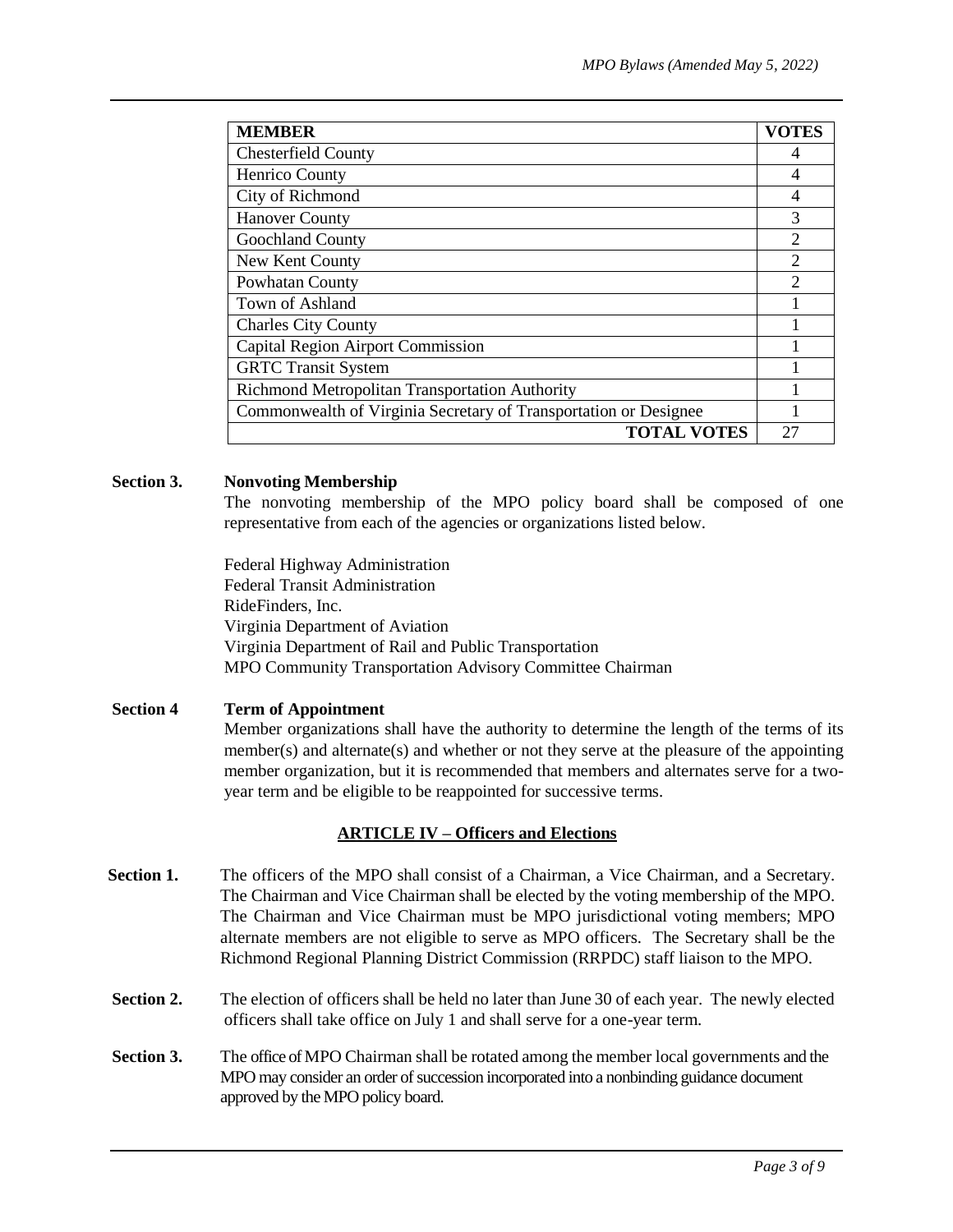#### Section 4. Duties and Powers of MPO Officers:

a. Chairman

The Chairman shall preside over all meetings of the MPO except when not in attendance. The Chairman may address remarks to an issue before the MPO and may request appropriate actions. The Chairman may request an action, however, he or she will not be eligible to move or second any action for a vote. The Chairman shall be eligible to vote on all actions regardless of a tie vote. The Chairman will be responsible for appointing the Chairman for all MPO Committees except for the Community Transportation Advisory Committee and the Technical Advisory Committee. The Chairman is responsible for appointing all committee members, except as noted in Article VII of these Bylaws.

b. Vice Chairman

The Vice Chairman shall serve as Acting Chairman of the MPO in the absence of the Chairman. When the Vice Chairman is serving as Acting Chairman, the Vice Chairman shall be vested with authority to perform all the duties and exercise all the powers of the Chairman, including those vested in or delegated to the Chairman in these Bylaws.

c. Secretary

The Secretary shall be responsible for the preparation and maintenance of a permanent written record of all MPO actions and proceedings, and shall transmit notices, agendas, monthly status reports, and the minutes of each MPO meeting to each member one week prior to the next regular meeting.

#### **ARTICLE V - Meetings**

- Section 1. Regular meetings of the MPO policy board shall be held monthly, as necessary, at a suitable meeting time and place, normally on the first Thursday of the month. Special meetings may be called by the Chairman. When a meeting falls on a holiday, the rescheduled meeting shall be determined by the Chairman. Members shall be notified in advance of a rescheduled meeting.
- **Section 2.** A quorum shall exist when a majority of the votes allocated to voting member organizations are represented by members or alternates at the meeting. Vacancies shall not be considered in the establishment of a quorum.

#### **Section 3.** Meeting Agendas

- a. The agenda for each MPO policy board meeting shall be prepared jointly by the Chairman and the MPO Secretary.
- b. The agenda shall be transmitted ten (10) days prior to the next meeting.
- c. Additions to the agenda shall be made at the beginning of the meeting upon an affirmative vote of two-thirds of the votes represented at the meeting. An item may be added to the agenda for the next MPO meeting upon an affirmative vote of a majority of the votes represented at the current meeting.
- d. At the discretion of the Chairman, the agenda may include items for consent action. Any voting member shall have the right to request and to have a consent action item removed from the agenda for consent action and placed on that day's MPO meeting agenda for review and discussion, with the Chairman having the right to determine where to consider the item on the meeting agenda.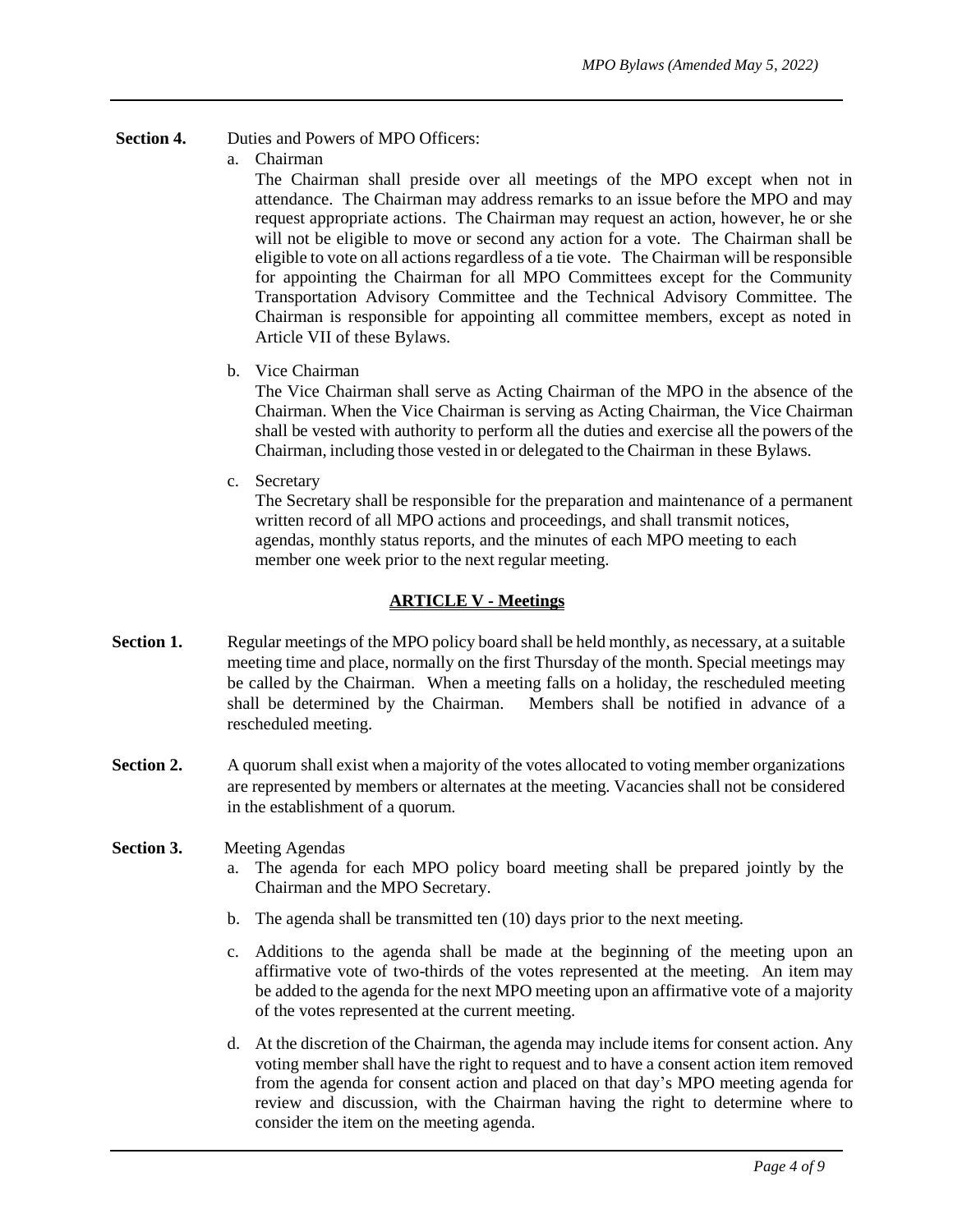- **Section 4.** Parliamentary authority for MPO proceedings not otherwise specified by these bylaws shall be the most recently published edition of *Robert's Rules of Order*.
- **Section 5.** Each voting member organization shall have the right to invite technical representatives to participate in meetings and discussions of the MPO as advisors on specific agenda topics.
- **Section 6.** The MPO is a "public body" and subject to the Virginia Freedom of Information Act (§ 2.2-3700, et seq. of the Code of Virginia) (FOIA). In accordance with the provisions of FOIA, all meetings of the policy board or any committees or subcommittees established by the policy board shall be open to the public unless lawfully convened into a closed session in accordance with FOIA.

## **ARTICLE VI - Voting**

- **Section 1.** Voting member organizations shall designate one representative to cast all of its votes or multiple representatives to cast any number of its votes, up to the number of representatives prescribed by the Governor of Virginia in the September 11, 1995 designation letter and listed in Article III, Section 2 of these Bylaws. Although member organizations may empower individual representatives with differing numbers of votes, each individual vote shall be cast as a whole vote and may not be split fractionally among multiple representatives.
- **Section 2.** A voting member or alternate voting member of an organization that has more than one vote shall be allowed to cast the vote(s) of any absent voting member(s) of the same voting member organization. If the representative(s) and alternate(s) present at the meeting are unable to unanimously agree upon which of them shall cast the votes of any absent representative(s), then the vote of the absent representative(s) will not be counted.
- **Section 3.** All members and alternates of voting member organizations must be vested with the authority to speak for and act on behalf of the appointing organization in matters concerning regional transportation planning activities.
- **Section 4.** Each member organization shall notify the MPO Secretary of its authorized representative(s) and alternate(s), and the number of votes designated to each of them, in writing at least three business days prior to the first meeting of the MPO policy board in which they will act in their official capacity.
- **Section 5.** Voting on matters before the MPO policy board shall generally be conducted by voice vote. Either before or immediately following a voice vote, any member may request that the vote be conducted (or conducted again) by either a show of hands or a roll call. In conducting such votes, those members or alternates who are present and voting shall, when called upon by the MPO Secretary, announce the number of votes they are casting. It shall be up to the Chairman to determine the order in which voting representatives and alternates are asked to show or announce their vote(s).

**Section 6.** No proxy votes shall be allowed.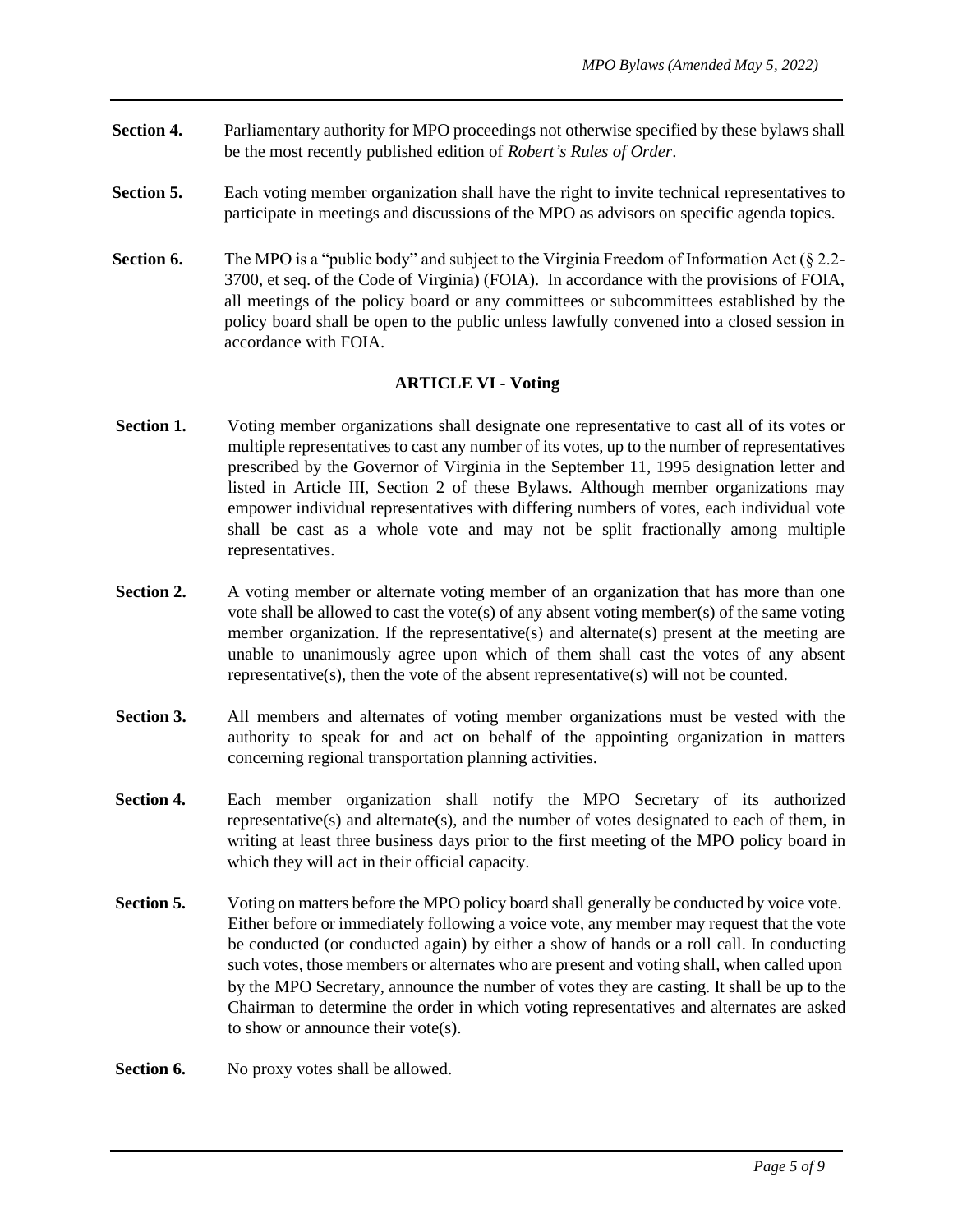## **ARTICLE VII – MPO Committees**

#### **Section 1. Standing Committees**

The MPO is supported by Standing Committees as described below. These Bylaws shall be applicable to all standing committees.

#### **Section 2. Executive Committee**

There shall be an Executive Committee, which shall be a Standing Committee of the MPO. The Chairman of the MPO shall serve as a member and as the chairman of the Executive Committee. In addition, the Executive Committee shall consist of the officers of the MPO, the immediate past Chairman of the MPO, and one representative from each jurisdiction not having an officer on the MPO. The Chairman shall appoint these additional members of the Executive Committee. A quorum of the Executive Committee shall consist of a majority of the Executive Committee's members. In making any recommendation, adopting any plan, or approving any proposal, action shall be taken by a majority vote of all members present, provided a quorum is present.

The Executive Committee shall have the following specific powers and duties:

- a. To facilitate work program planning and management of the regional transportation planning process by providing policy guidance and input on future agenda items.
- b. Any other power granted to it by an affirmative vote of the MPO policy board in an open meeting, provided a quorum is present at said open meeting, such as but not limited to
	- 1. recommend amendments to the MPO-adopted Unified Planning Work Program and Transportation Improvement Program;
	- 2. recommend additions and/or revisions to the highway functional classification system;
	- 3. approve socioeconomic data and forecasts; and
	- 4. recommend endorsements of requests from local governments, agencies, and other organizations seeking state and federal grant funds.

## **Section 3. Technical Advisory Committee**

There shall be a Technical Advisory Committee (TAC) composed of one technical representative from each of the following local governments and organizations:

City of Richmond County of Charles City County of Chesterfield County of Goochland County of Hanover County of Henrico County of New Kent County of Powhatan Town of Ashland Capital Region Airport Commission GRTC Transit System Richmond Metropolitan Transportation Authority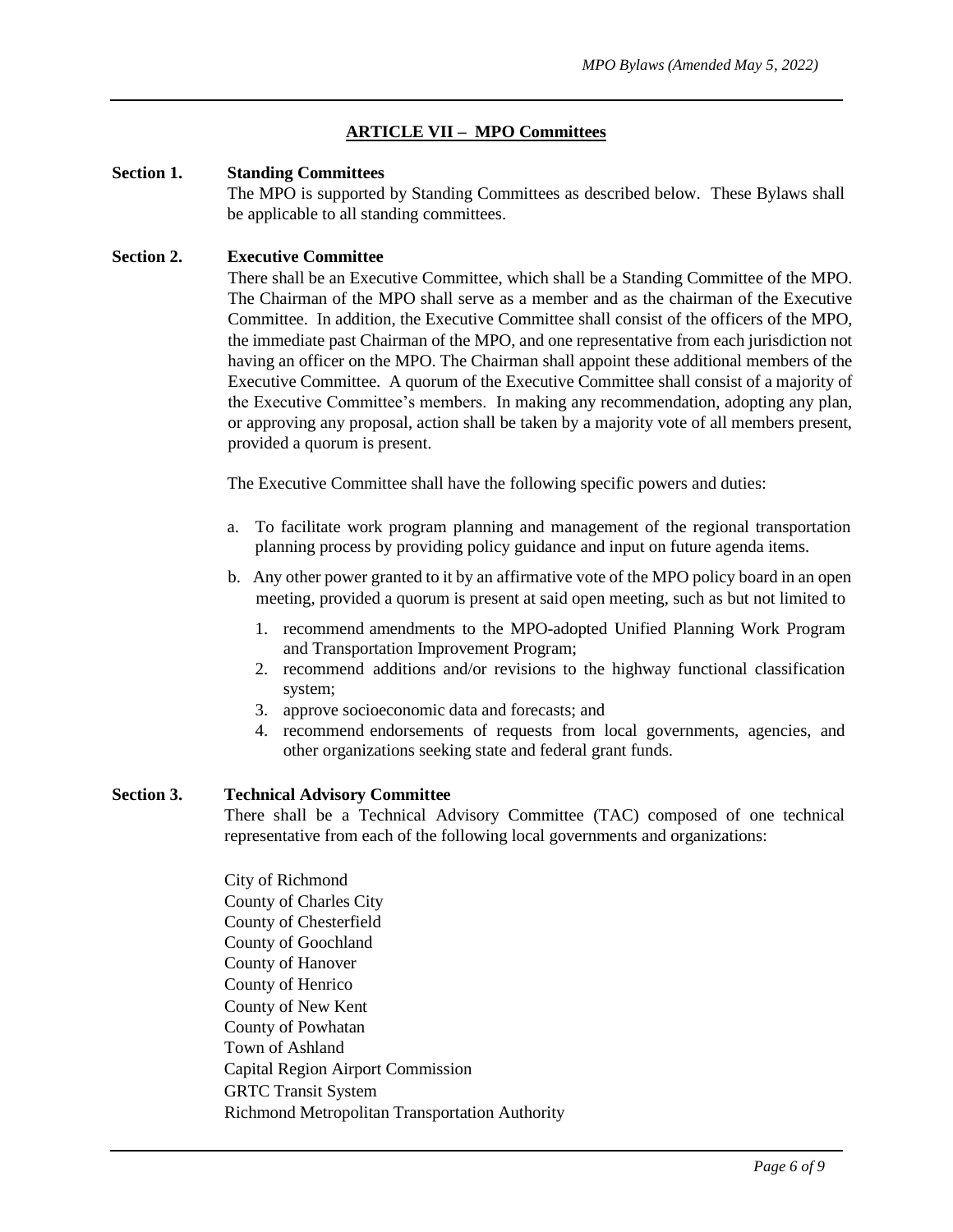Richmond Regional Planning District Commission RideFinders, Inc. Virginia Department of Rail and Public Transportation Virginia Department of Transportation

Each local government or organization shall be responsible for designating its member and alternate to TAC. A quorum shall consist of a majority of the TAC membership, which shall include, at a minimum, four of the local government representatives. Either TAC members or alternates will be considered in determining TAC meeting quorums, and for voting on actions before TAC.

The purpose of the TAC is to serve as a technical advisory committee to the MPO, providing technical review, comments, and recommendations on specific transportation plans, programs, studies, and other appropriate documents and regional transportation issues. The TAC shall address other matters and concerns if directed by the MPO or the MPO Chairman. TAC shall specifically be responsible for reviewing, and providing technical comments and recommendations to the MPO on the following:

- a. Unified Planning Work Program
- b. Transportation Improvement Program
- c. Long Range Transportation Plan
- d. Air Quality Planning

The TAC shall meet as required in the performance of its duties.

#### **Section 4. Community Transportation Advisory Committee**

There shall be a Community Transportation Advisory Committee (CTAC) to the MPO, with both citizen and organizational voting membership as shown in the chart below.

| <b>MEMBER</b>                                                          | <b>Appointees</b> |
|------------------------------------------------------------------------|-------------------|
| <b>Chesterfield County</b>                                             |                   |
| Henrico County                                                         | 2                 |
| City of Richmond                                                       |                   |
| <b>Charles City County</b>                                             |                   |
| Goochland County                                                       |                   |
| <b>Hanover County</b>                                                  |                   |
| New Kent County                                                        |                   |
| Powhatan County                                                        |                   |
| Town of Ashland                                                        |                   |
| Up to twelve $(12)$ at-large member organizations appointed by the MPO | 1 vote each       |

The officers of CTAC shall consist of a Chairman and Vice Chairman elected by the CTAC voting membership. Only jurisdictional representatives shall be eligible to be Chairman and Vice Chairman. The CTAC officers shall be elected to a one-year term of office beginning July 1 and ending June 30.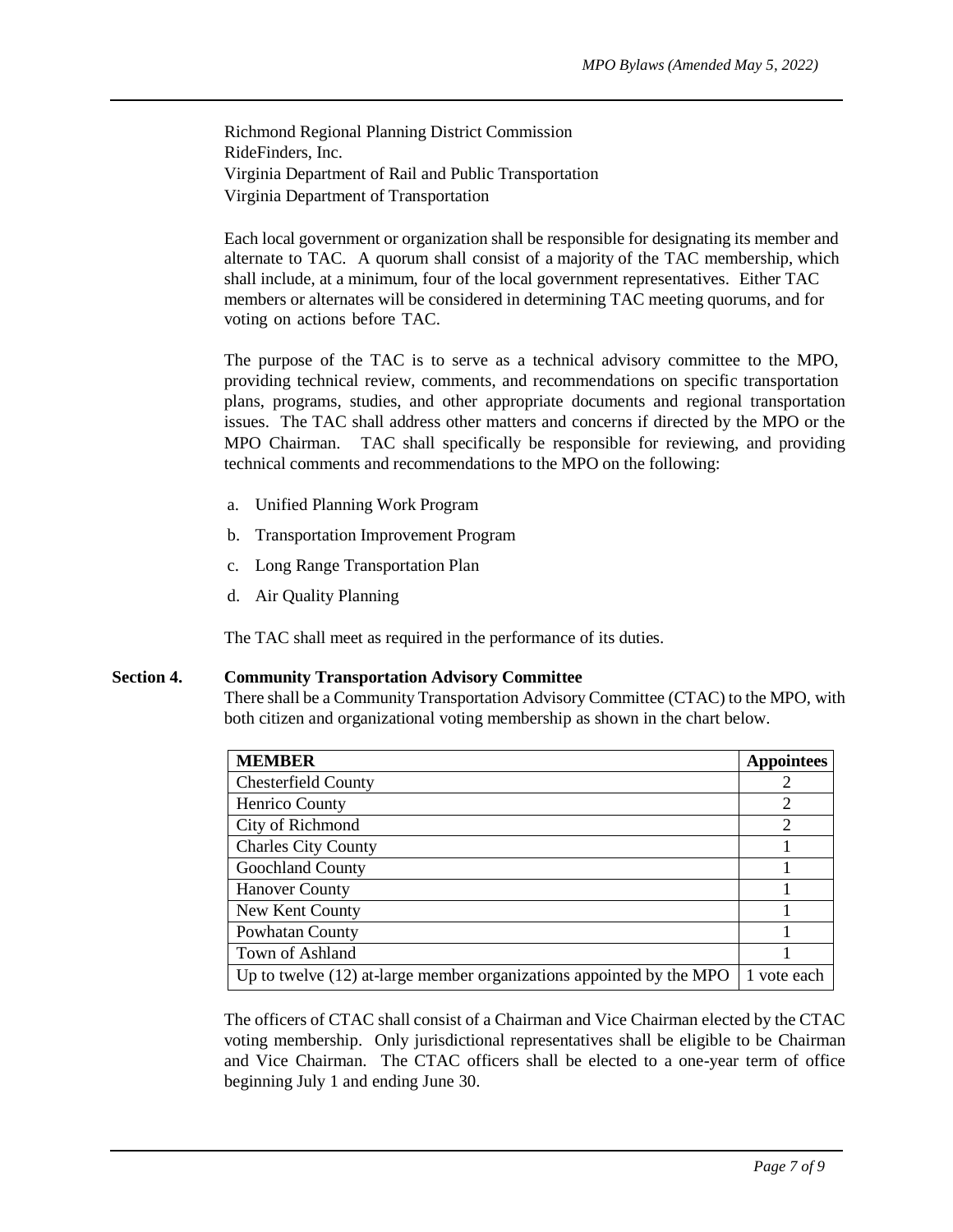To the maximum extent possible, the at-large appointees should represent diverse organizations with recognized transportation planning concerns including transportation disadvantaged populations.

Each CTAC member jurisdiction or organization may appoint an alternate member to serve in the absence of each appointed CTAC member. Each appointee shall serve a two- year term, and may be reappointed for successive terms. The CTAC should meet as necessary. A quorum shall consist of a majority of the Committee's current membership.

The purpose of this Committee is to advise the MPO on issues, plans, studies, and matters necessary and appropriate for providing viable and reasonable citizen input. Resolutions approved by the CTAC shall be presented to the MPO.

The CTAC will be supported by a standing subcommittee addressing equity and the needs of the transportation disadvantaged. This subcommittee will be called the CTAC Transportation Equity Work Group. The purpose of this subcommittee is to advise the MPO, through CTAC, on issues, plans, studies, and other matters concerning the MPO's "3-C" urban transportation planning process that effects transportation disadvantaged populations. This group should have flexible membership to maximize the opportunity for input on issues relative to equity for transportation disadvantaged populations.

#### **Section 5. Other Committees**

The MPO may create other committees by a two-thirds vote of those present, assuming a quorum is present. These bylaws apply to the operation of any MPO committee.

#### **ARTICLE VIII – Amendment**

- **Section 1.** These bylaws may be amended by an affirmative vote of two-thirds of all votes on the MPO policy board at that time, at two consecutive meetings of the MPO policy board. Proposed changes in the bylaws shall be transmitted to each voting member at least 10 days prior to the meeting when the voting will be conducted.
- **Section 2.** These bylaws shall become effective immediately upon ratification by a vote of the MPO policy board as described in Section 1 above. Each MPO member shall be given a copy.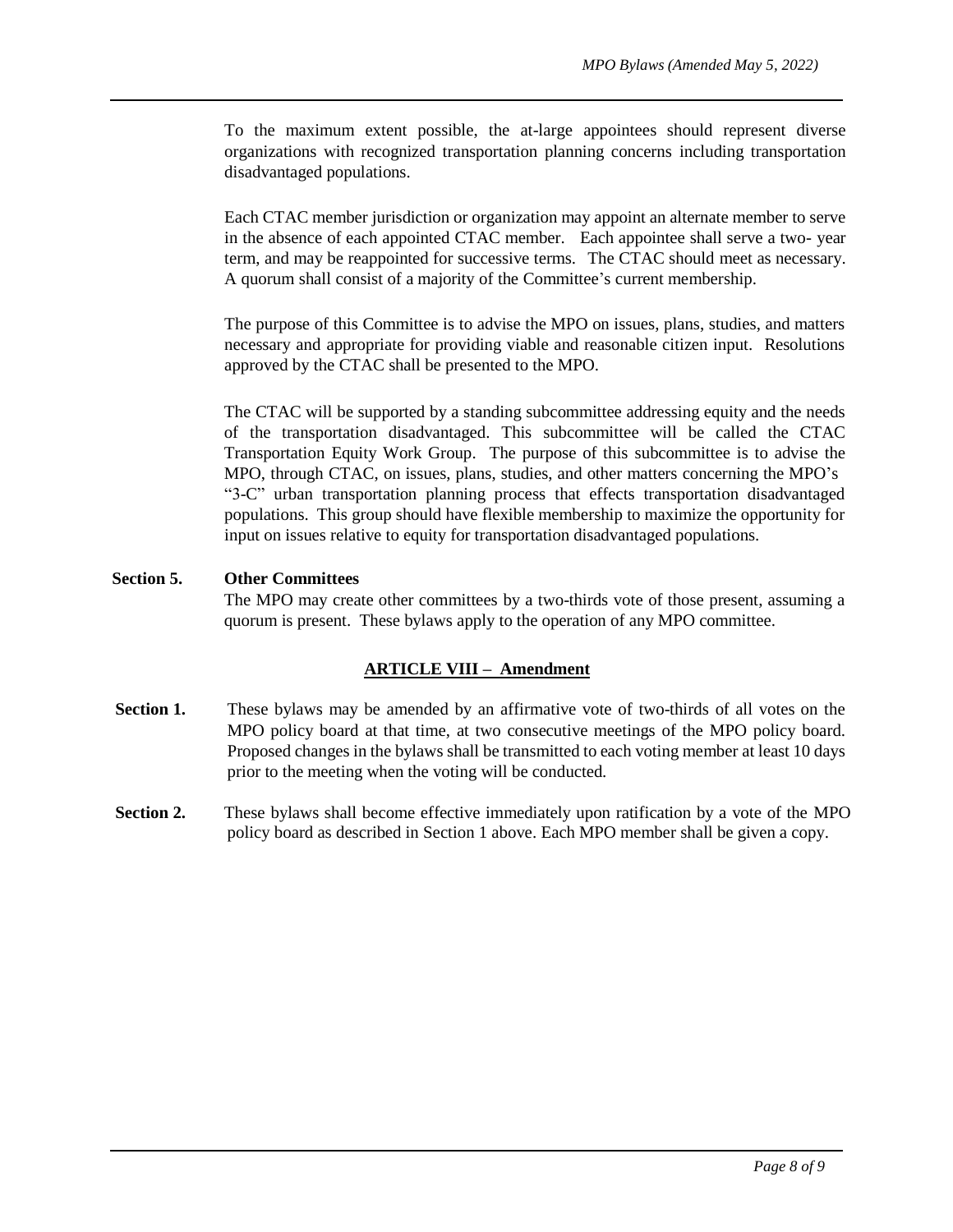## **AMENDMENT NOTES:**

- 1. Ratification Date: First reading of Bylaws amendment on March 15, 1990. Second reading and final adoption on April 12, 1990.
- 2. Bylaws Amendment: Article V, Section 2, amended by MPO on December 13, 1990.
- 3. Bylaws Amendment: Article VI, Section 4, amended by MPO on June 10, 1993.
- 4. Bylaws Amendment: Article IV, Section 3, amended by MPO on July 8, 1993.
- 5. Bylaws Amendments: Article I, Section 2; Article III, Sections 1, 2, and 3; Article IV, Section 3; Article V, Sections 1, 2, and 3; and Article VI, Section 2; amended by the MPO on November 9, 1995.
- 6. Bylaws Amendment: Article V, Section 2; amended by MPO on February 12, 1998.
- 7. Bylaws Amendment: Article III, Section 3; amended by MPO on May 11, 2000.
- 8. Bylaws Amendments: Article IV, Section 4, Subsection (a); Article V, Section1; and Article VI, Section 1; amended by MPO on April 12, 2001.
- 9. Bylaws Amendment: Article V, Section 1; amended by MPO on March 14, 2002.
- 10. Bylaws Amendment: Article V, Section 3; amended by MPO on December 11, 2003.
- 11. Bylaws Amendments: Article III, Section 3; and Article V, Section 3; amended by MPO on February 10, 2005.
- 12. Bylaws Amendment: Article VI, Section 1, amended by MPO on February 14, 2013.
- 13. Bylaws Amendment: Article III, Section 3; and Article V, Sections 2 and 3; amended by MPO on November 7, 2013.
- 14. Bylaws Amendment: Article I, Section 1; Article III, Sections 1, 2, 3, 4 and 5; Article V, Section1; Article VI, Sections 1, 2, 4 and 5; and Article VII, Section 1; amended by MPO on October 2, 2014.
- 15. Bylaws Amendment: Consistent with the 2013 federal certification review report, the RRTPO undertook a comprehensive review of the Bylaws; the last comprehensive review was conducted in 1990. This comprehensive amendment resulted in document reorganization, changes recommended for clarity and consistency, several recommendations included in the 2017 federal certification review report, and re-incorporation of the Elderly and Disability Advisory Committee into the Citizens Transportation Advisory Committee as a standing work group; amended by MPO on June 28, 2018.
- 16. Bylaws Amendment: The RRMPO Board acted to amend the Bylaws on May 5, 2022, to remove the prohibition of conducting meetings via electronic communications means in response to amendments to the Virginia Freedom of Information Act allowing regional public bodies to do so.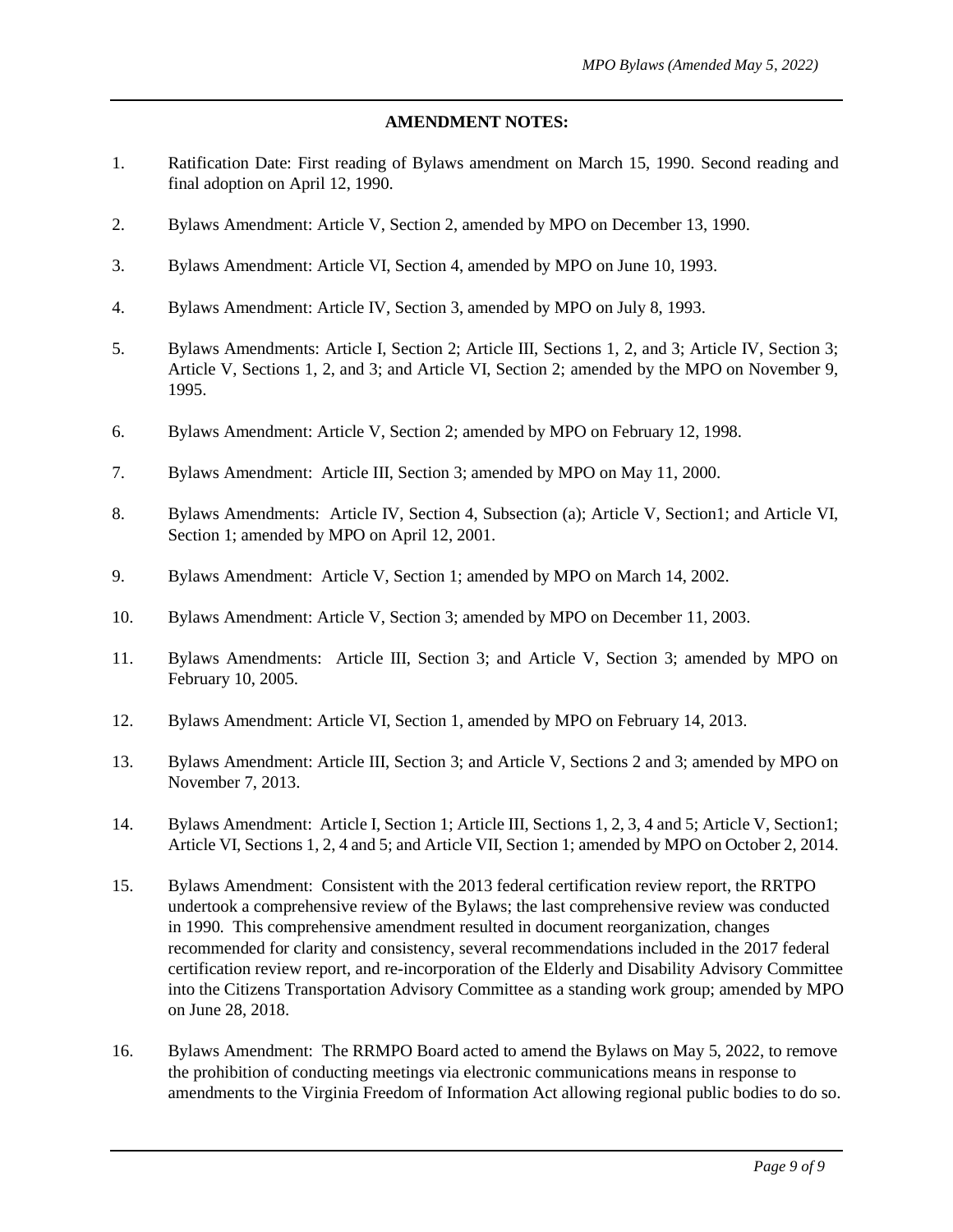# NON-BINDING GOVERNANCE GUIDANCE DOCUMENTS

ֺ֒

 $\overline{a}$ 

## Approved and Adopted June 28, 2018

## MPO RESOLUTIONS: Establishing the Non-Binding Governance Guidance **Documents**

| <b>DOCUMENT 1:</b> | <b>MPO Policy Board Leadership Rotation</b>                                      | page 1 |
|--------------------|----------------------------------------------------------------------------------|--------|
| <b>DOCUMENT 2:</b> | <b>Meeting Attendance</b>                                                        | page 2 |
| <b>DOCUMENT 3:</b> | <b>Technical Advisory Committee</b><br>Leadership Rotation                       | page 3 |
| <b>DOCUMENT 4:</b> | <b>Community Transportation Advisory</b><br><b>Committee Leadership Rotation</b> | page 4 |
| <b>DOCUMENT 5:</b> | Member Appointment Resolution Template                                           | page 5 |
| <b>DOCUMENT 6:</b> | <b>Meeting Cancellation</b>                                                      | page 6 |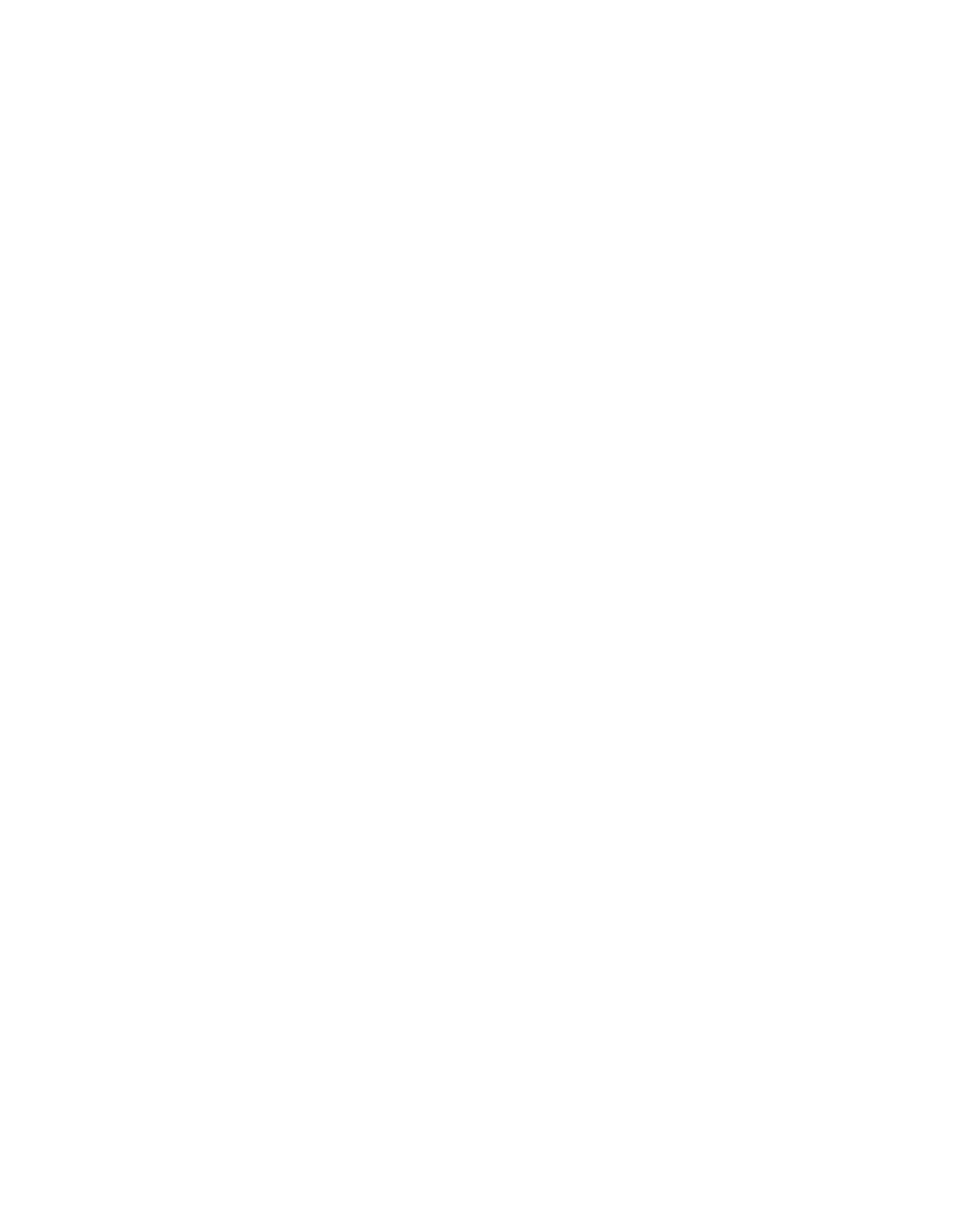



Metropolitan Planning Organization

Town of Anhiand Counties of Charles City Cheaterfield Goochland Hanover Hannico New Kent Powhatan City of Richmond

#### RRTPO AGENDA 6/28/18; ITEM II.

#### MPO BYLAWS: ESTABLISH NON-BINDING **GOVERNING GUIDANCE DOCUMENTS, SECOND READING AND FINAL ACTION**

**Richmond Regional Transportation Planning Organization** 

On motion of Angela Kelly-Wiecek, seconded by Manuel Alvarez, Jr., the Richmond Regional Transportation Planning Organization unanimously approved the following resolution:

RESOLVED, that the Richmond Area Metropolitan Planning Organization (MPO), generally referred to as the Richmond Regional Transportation Planning Organization or RRTPO, establishes the MPO Non-Binding Governance Guidance Documents record and approves the six Guidance Documents for MPO Policy Board, Technical Advisory Committee and Community Transportation Advisory Committee Leadership Rotation; Meeting Attendance; Membership Appointment Resolution Template; and Meeting Cancellation as submitted.

BE IT FURTHER RESOLVED, that the RRTPO authorizes the addition or modification of Guidance Documents to the MPO Non-Binding Governance Guidance Document record at its discretion following a simple majority vote of those present at any scheduled meeting with a quorum present.

This is to certify that the Richmond Regional Transportation Planning Organization

WITNESS:

approved the above resolution at its meeting held June 28, 2018.

Sharon E. Robeson Program Assistant Richmond Regional Planning District Commission

BY:

January Schock nell

Barbara Schoeb Nelson Secretary Richmond Regional Transportation Planning Organization

9211 Forest Hill Avenue, Suite 200 · Richmond, Virginia 23235 · Telephone: (804) 323-2033 · Fax: (804) 323-2025 www.richmondregional.org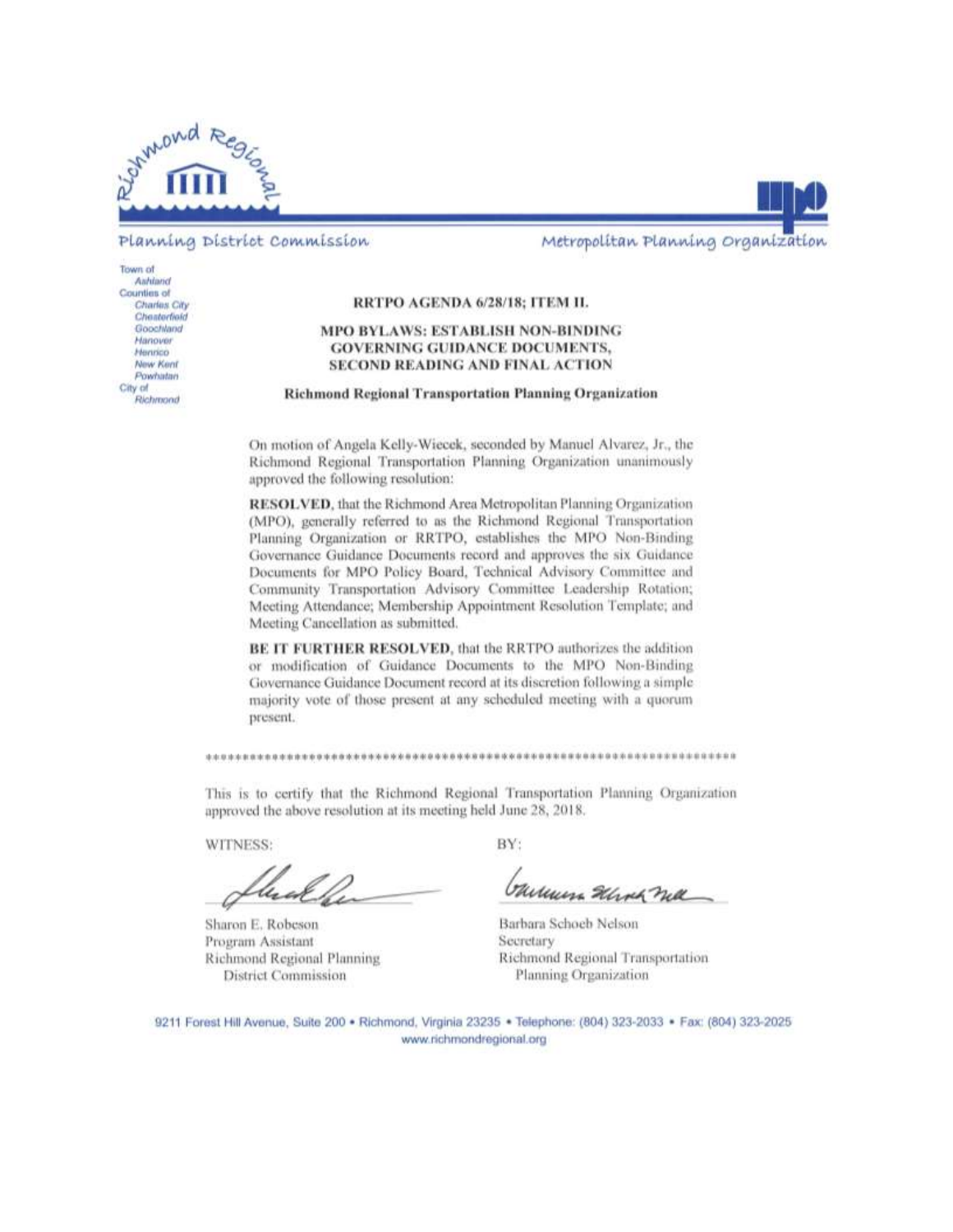

#### Planning District Commission

Metropolitan Planning Organization

Town of<br>Ashland Counties of Charles City Chesterheld Goochland Hanover Henrico New Kent Powhativi City of Richmond

#### RRTPO AGENDA 5/3/18; ITEM II.B.

#### MPO BYLAWS: ESTABLISH NON-BINDING **GOVERNING GUIDANCE DOCUMENTS**

#### **Richmond Regional Transportation Planning Organization**

On motion of Patricia S. O'Bannon, seconded by James M. Holland, the Richmond Regional Transportation Planning Organization unanimously approved the following resolution:

RESOLVED, that the Richmond Area Metropolitan Planning Organization (MPO), generally referred to as the Richmond Regional Transportation Planning Organization or RRTPO, establishes the MPO Non-Binding Governance Guidance Documents record and approves the six Guidance Documents for MPO Policy Board, Technical Advisory Committee and Community Transportation Advisory Committee Leadership Rotation; Meeting Attendance; Membership Appointment Resolution Template; and Meeting Cancellation as submitted.

BE IT FURTHER RESOLVED, that the RRTPO authorizes the addition or modification of Guidance Documents to the MPO Non-Binding Governance Guidance Document record at its discretion following a simple majority vote of those present at any scheduled meeting with a quorum present.

This is to certify that the Richmond Regional Transportation Planning Organization approved the above resolution at its meeting held May 3, 2018.

WITNESS:

1DU.

Sharon E. Robeson Program Assistant Richmond Regional Planning **District Commission** 

BY:

buban Sunch nea

Barbara Schoeb Nelson Secretary Richmond Regional Transportation Planning Organization

9211 Forest Hill Avenue, Suite 200 · Richmond, Virginia 23235 · Telephone: (804) 323-2033 · Fax: (804) 323-2025 www.richmondregional.org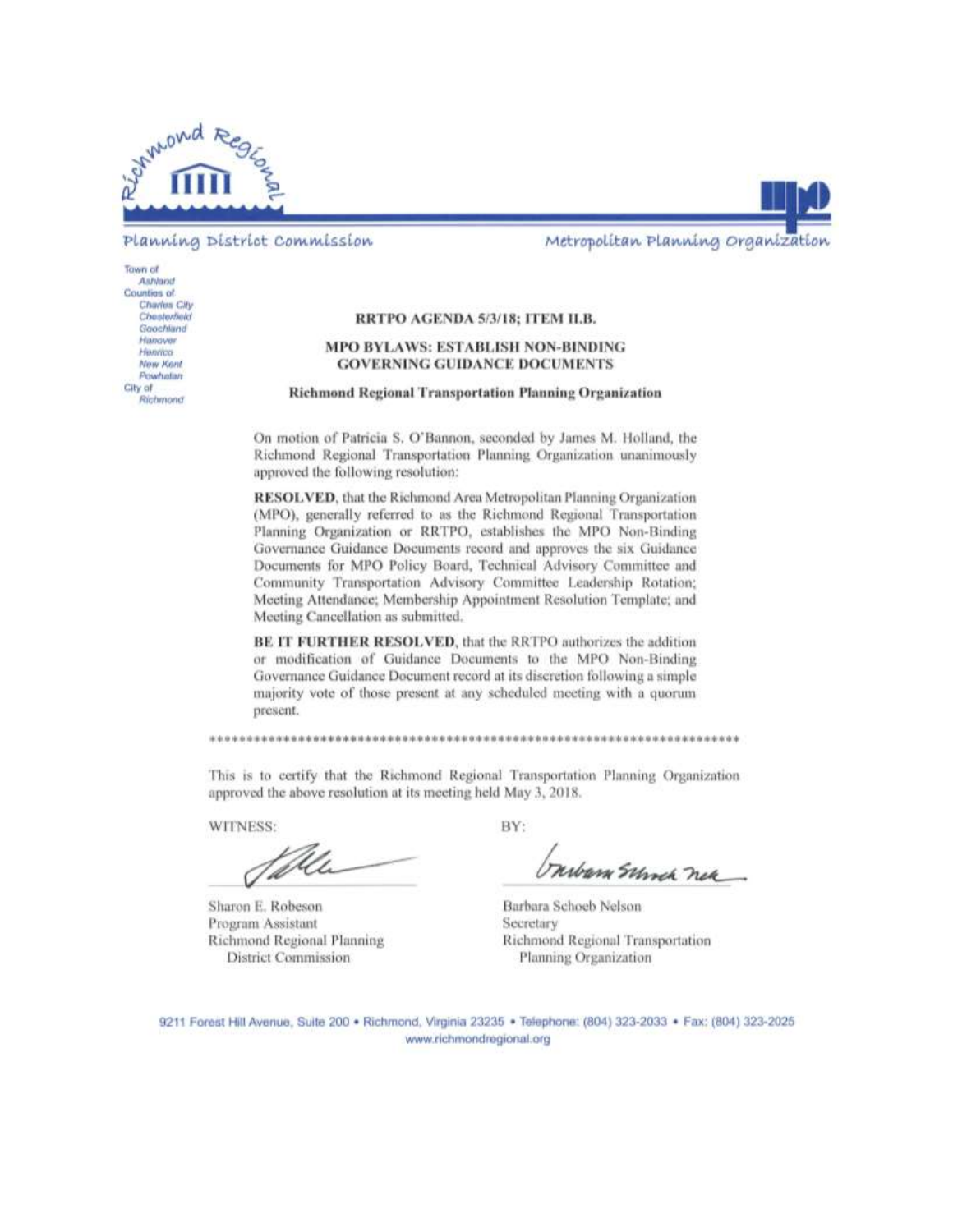#### **NON-BINDING GOVERNANCE**

## **GUIDANCE DOCUMENT #1**

#### **MPO Policy Board Leadership Rotation**

## **Approved and Adopted June 28, 2018**

In order to facilitate a regular and orderly rotation of leadership of the MPO policy board among the representatives of the member jurisdictions, the MPO Chairmanship may be rotated among the representatives from the respective jurisdictions in the order presented below. The MPO Vice Chairman may be from the jurisdiction following that of the MPO Chairman.

> Goochland County Hanover County Chesterfield County City of Richmond Henrico County Town of Ashland Charles City County New Kent County Powhatan County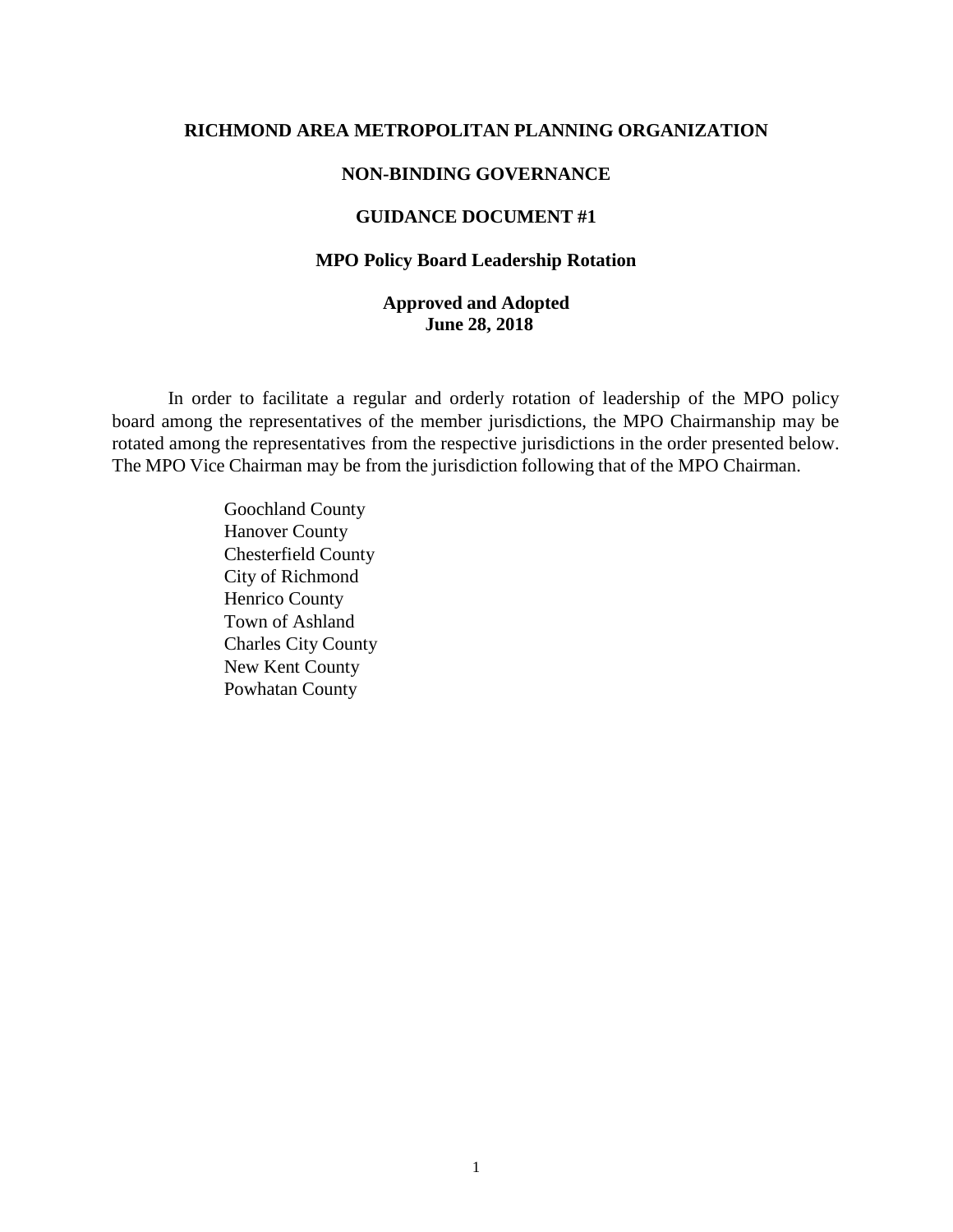## **NON-BINDING GOVERNANCE**

## **GUIDANCE DOCUMENT #2**

## **Meeting Attendance**

## **Approved and Adopted June 28, 2018**

Whenever any voting member fails to attend or send an alternate to three (3) consecutive MPO meetings without good reason, the Chairman or Secretary of the MPO shall inquire as to the cause of the absence and, if appropriate, inquire of the appointing authority if the delinquent member is to remain a representative on the MPO.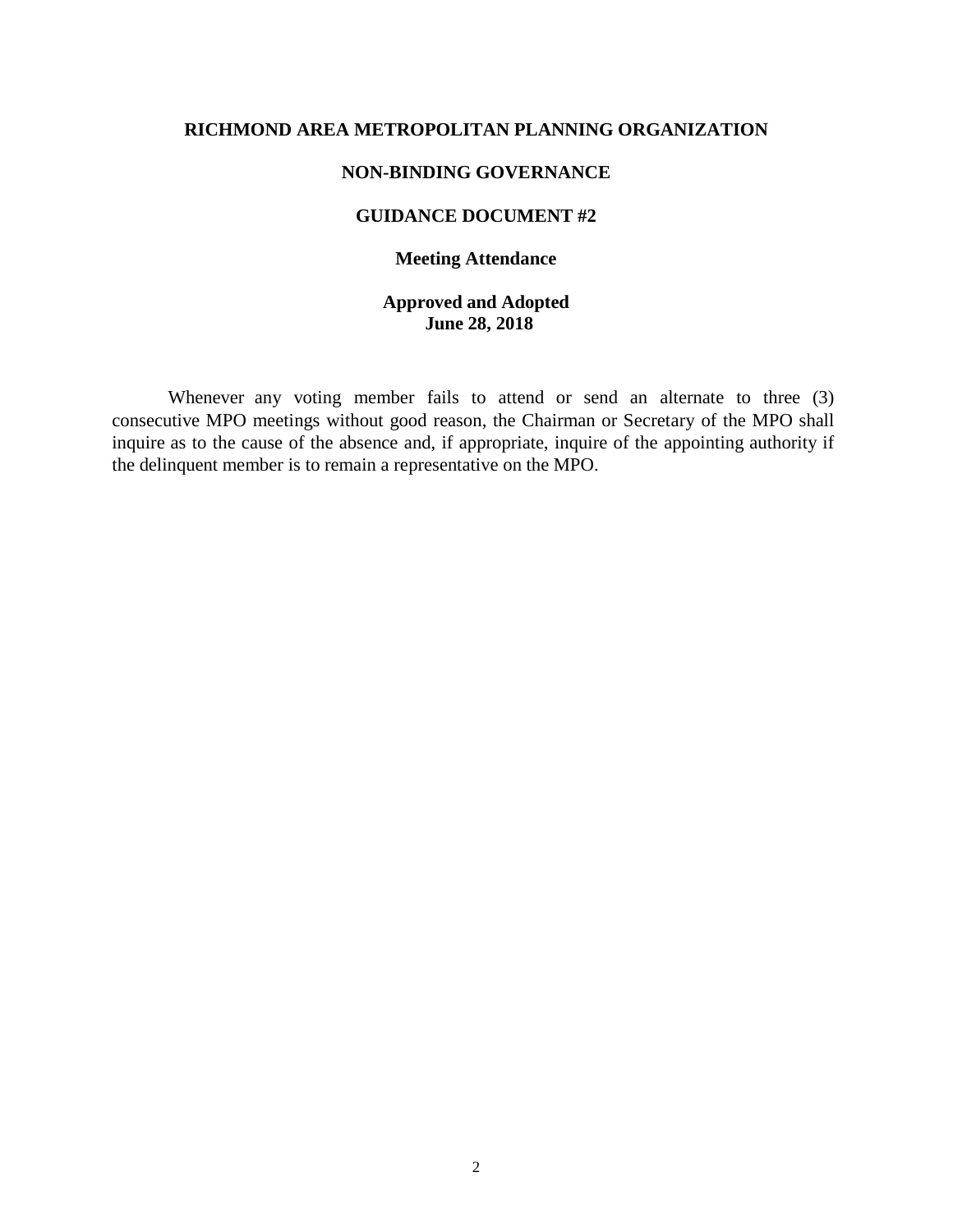## **NON-BINDING GOVERNANCE**

## **GUIDANCE DOCUMENT #3**

#### **Technical Advisory Committee Leadership Rotation**

## **Approved and Adopted June 28, 2018**

In order to facilitate a regular and orderly rotation of leadership of the Technical Advisory Committee (TAC) among the representatives of the member jurisdictions, the TAC Chairmanship may be elected pursuant to the order listed below. The TAC Vice Chairman may be elected by the TAC from the jurisdiction following that of the TAC Chairman. Terms of the Chairman and Vice Chairman shall be one year from July 1 to June 30.

> City of Richmond Goochland County Powhatan County Chesterfield County Town of Ashland New Kent County Henrico County Hanover County Charles City County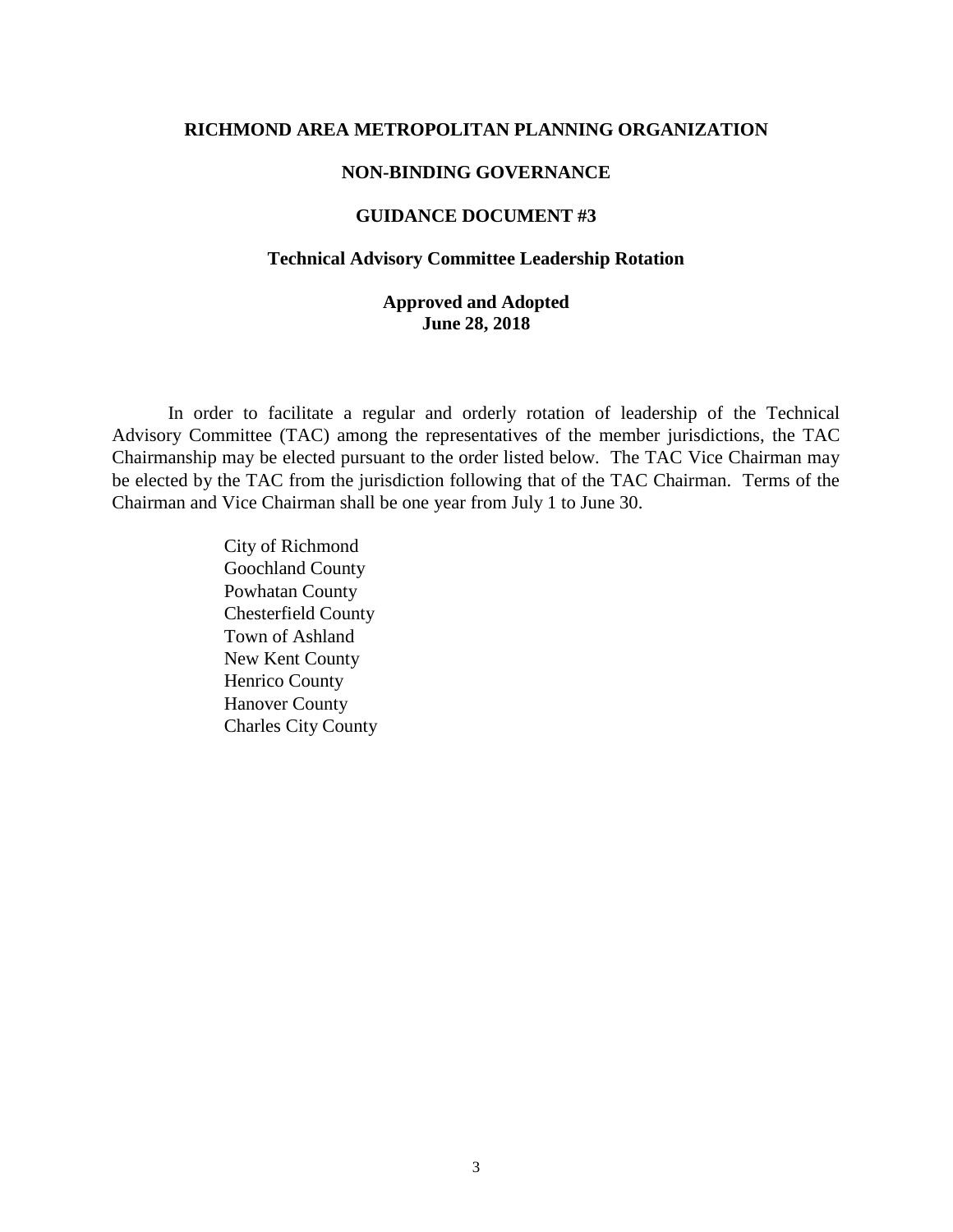## **NON-BINDING GOVERNANCE**

#### **GUIDANCE DOCUMENT #4**

#### **Community Transportation Advisory Committee Leadership Rotation**

## **Approved and Adopted June 28, 2018**

In order to facilitate a regular and orderly rotation of leadership of the Community Transportation Advisory Committee (CTAC) among the representatives of the member jurisdictions, the CTAC Chairmanship may be elected pursuant to the order listed below. The CTAC Vice Chairman may be elected by the CTAC from the jurisdiction following that of the CTAC Chairman. Terms of the Chairman and Vice Chairman shall be one year from July 1 to June 30.

> Hanover County Henrico County Charles City County Chesterfield County Goochland County Town of Ashland New Kent County City of Richmond Powhatan County

In the event that a jurisdictional representative is unable to serve as CTAC Chairman or CTAC Vice Chairman when required by the rotational schedule, the MPO Chairman shall appoint a Chairman or Vice Chairman for CTAC for that term.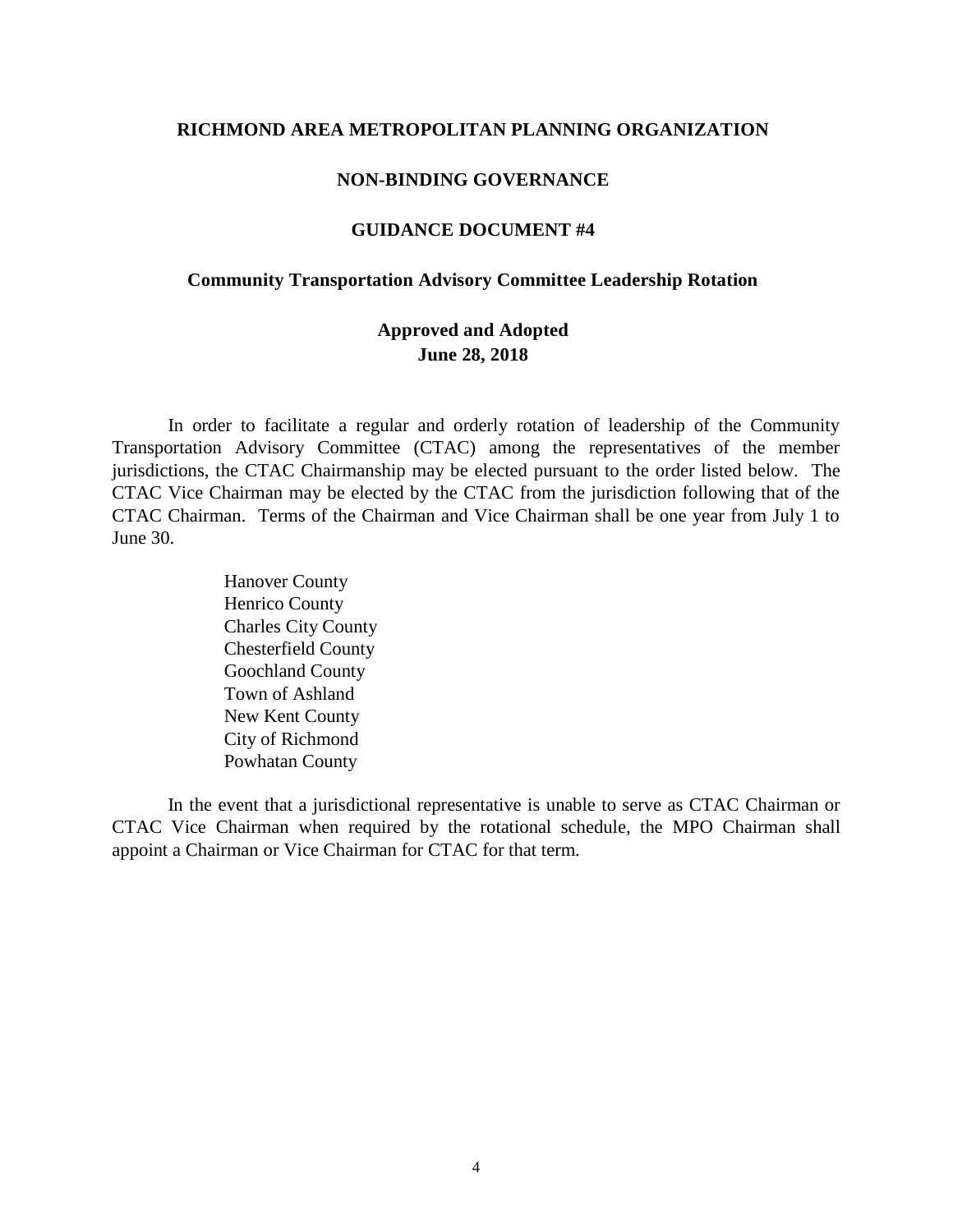## **NON-BINDING GOVERNANCE**

## **GUIDANCE DOCUMENT #5**

## **Membership Appointment Resolution Template**

## **Approved and Adopted June 28, 2018**

## **RESOLUTION OF THE [GOVERNING BODY] OF THE [TOWN/CITY/COUNTY]**

**WHEREAS**, the [Town/City/County] is a member organization of the Richmond Regional Transportation Planning Organization (RRTPO); and

**WHEREAS**, the RRTPO policy board is composed of local elected officials and officials of public agencies; and

**WHEREAS**, pursuant to Article III, Section 2 of the RRTPO Bylaws, the [Town/City/County] is required to appoint local officials to serve as authorized representatives; and

**WHEREAS**, the [Governing Body] of the [Town/City/County] desires to appoint [name of individuals] to the RRTPO for [term]; and

**WHEREAS**, each authorized representative is entitled to [number of votes]; and

**WHEREAS**, pursuant to Article III, Section 1 of the Bylaws, the [Board/Council] also designates [name of individual(s) equal to number of regular representatives] as an alternate to serve in place of an absent representative;

**NOW, THEREFORE, BE IT RESOLVED**, by the [Board/Council] of [Town/City/County] as follows:

- 1. The [Board, Council] desires to appoint [list names of appointees] and each representative will have [number of votes].
- 2. The [Board/Council] appoints [names of alternates] to serve as an alternate in place of an absent representative.

Adopted:

Chairman/Mayor

Attest:

County/City Manager

\_\_\_\_\_\_\_\_\_\_\_\_\_\_\_\_\_\_\_\_\_\_\_\_\_\_\_\_\_\_\_\_\_\_\_\_

\_\_\_\_\_\_\_\_\_\_\_\_\_\_\_\_\_\_\_\_\_\_\_\_\_\_\_\_\_\_\_\_\_\_\_ \_\_\_\_\_\_\_\_\_\_\_\_\_\_\_\_\_\_\_\_\_\_\_\_\_\_\_\_\_\_\_\_\_\_\_\_\_